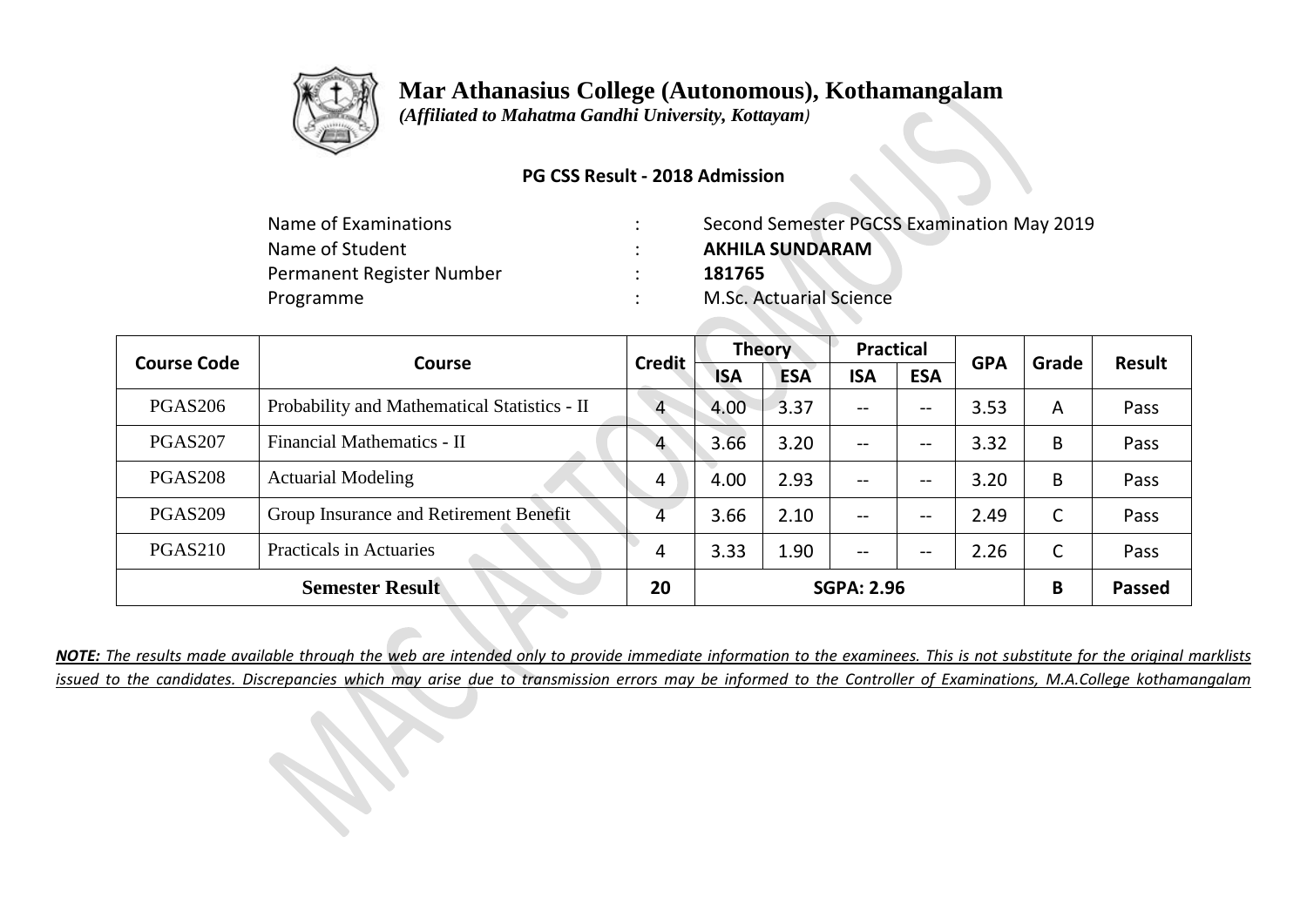

 *(Affiliated to Mahatma Gandhi University, Kottayam)*

### **PG CSS Result - 2018 Admission**

| Name of Examinations      | Second Semester PGCSS Examination May 2019 |
|---------------------------|--------------------------------------------|
| Name of Student           | <b>ALEX TOM</b>                            |
| Permanent Register Number | 181766                                     |
| Programme                 | <b>M.Sc. Actuarial Science</b>             |

| <b>Course Code</b> | Course                                       | <b>Credit</b>  | <b>Theory</b> |            | <b>Practical</b>  |                          | <b>GPA</b> | Grade | Result        |
|--------------------|----------------------------------------------|----------------|---------------|------------|-------------------|--------------------------|------------|-------|---------------|
|                    |                                              |                | <b>ISA</b>    | <b>ESA</b> | <b>ISA</b>        | <b>ESA</b>               |            |       |               |
| <b>PGAS206</b>     | Probability and Mathematical Statistics - II | $\overline{4}$ | 4.00          | 3.87       | $- -$             | $-\!$ $\!-$              | 3.90       | A     | Pass          |
| PGAS207            | Financial Mathematics - II                   | $\overline{4}$ | 4.00          | 4.00       | --                | $-\!$ $\!-$              | 4.00       | A     | Pass          |
| <b>PGAS208</b>     | <b>Actuarial Modeling</b>                    | 4              | 4.00          | 3.37       | --                | $\overline{\phantom{m}}$ | 3.53       | A     | Pass          |
| <b>PGAS209</b>     | Group Insurance and Retirement Benefit       | 4              | 4.00          | 3.17       | --                | $-\!$ $\!-$              | 3.38       | B     | Pass          |
| <b>PGAS210</b>     | <b>Practicals in Actuaries</b>               | 4              | 3.33          | 2.80       | $- -$             | $\overline{\phantom{m}}$ | 2.93       | B     | Pass          |
|                    | <b>Semester Result</b>                       | 20             |               |            | <b>SGPA: 3.55</b> |                          |            | A     | <b>Passed</b> |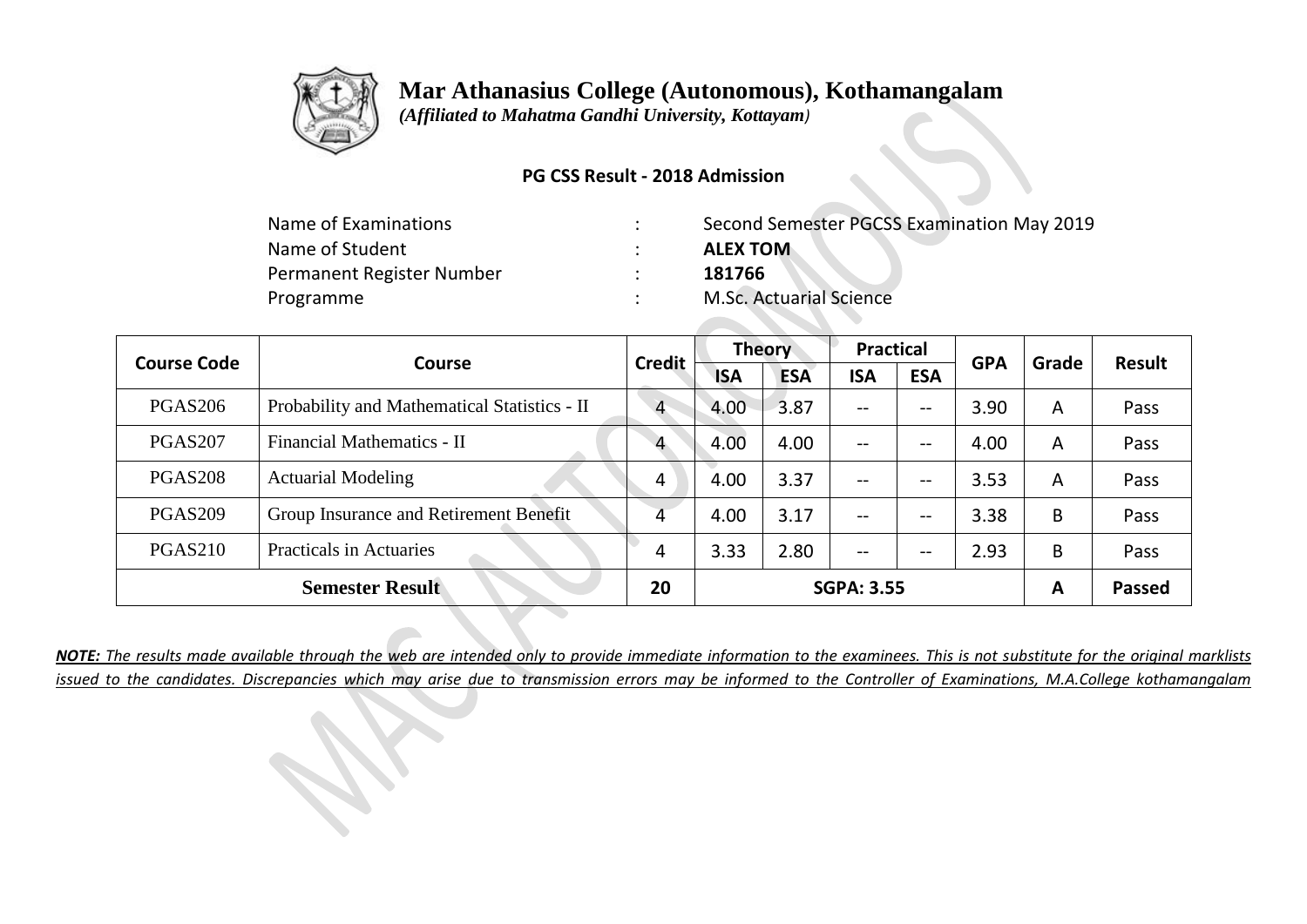

 *(Affiliated to Mahatma Gandhi University, Kottayam)*

### **PG CSS Result - 2018 Admission**

| Name of Examinations      | Second Semester PGCSS Examination May 2019 |
|---------------------------|--------------------------------------------|
| Name of Student           | <b>ANIL ELDO</b>                           |
| Permanent Register Number | 181767                                     |
| Programme                 | <b>M.Sc. Actuarial Science</b>             |

| <b>Course Code</b> | Course                                       | <b>Credit</b>  | <b>Theory</b> |            | <b>Practical</b>  |                          | <b>GPA</b> | Grade | Result        |
|--------------------|----------------------------------------------|----------------|---------------|------------|-------------------|--------------------------|------------|-------|---------------|
|                    |                                              |                | <b>ISA</b>    | <b>ESA</b> | <b>ISA</b>        | <b>ESA</b>               |            |       |               |
| <b>PGAS206</b>     | Probability and Mathematical Statistics - II | $\overline{4}$ | 3.67          | 3.70       | $- -$             | --                       | 3.69       | A     | Pass          |
| PGAS207            | Financial Mathematics - II                   | $\overline{4}$ | 3.50          | 3.63       | --                | $-\!$ $\!-$              | 3.60       | A     | Pass          |
| <b>PGAS208</b>     | <b>Actuarial Modeling</b>                    | 4              | 3.67          | 3.20       | --                | $\overline{\phantom{m}}$ | 3.32       | B     | Pass          |
| <b>PGAS209</b>     | Group Insurance and Retirement Benefit       | 4              | 3.66          | 2.73       | --                | $-\!$ $\!-$              | 2.96       | B     | Pass          |
| <b>PGAS210</b>     | <b>Practicals in Actuaries</b>               | 4              | 3.33          | 1.80       | $- -$             | --                       | 2.18       | C     | Pass          |
|                    | <b>Semester Result</b>                       | 20             |               |            | <b>SGPA: 3.15</b> |                          |            | B     | <b>Passed</b> |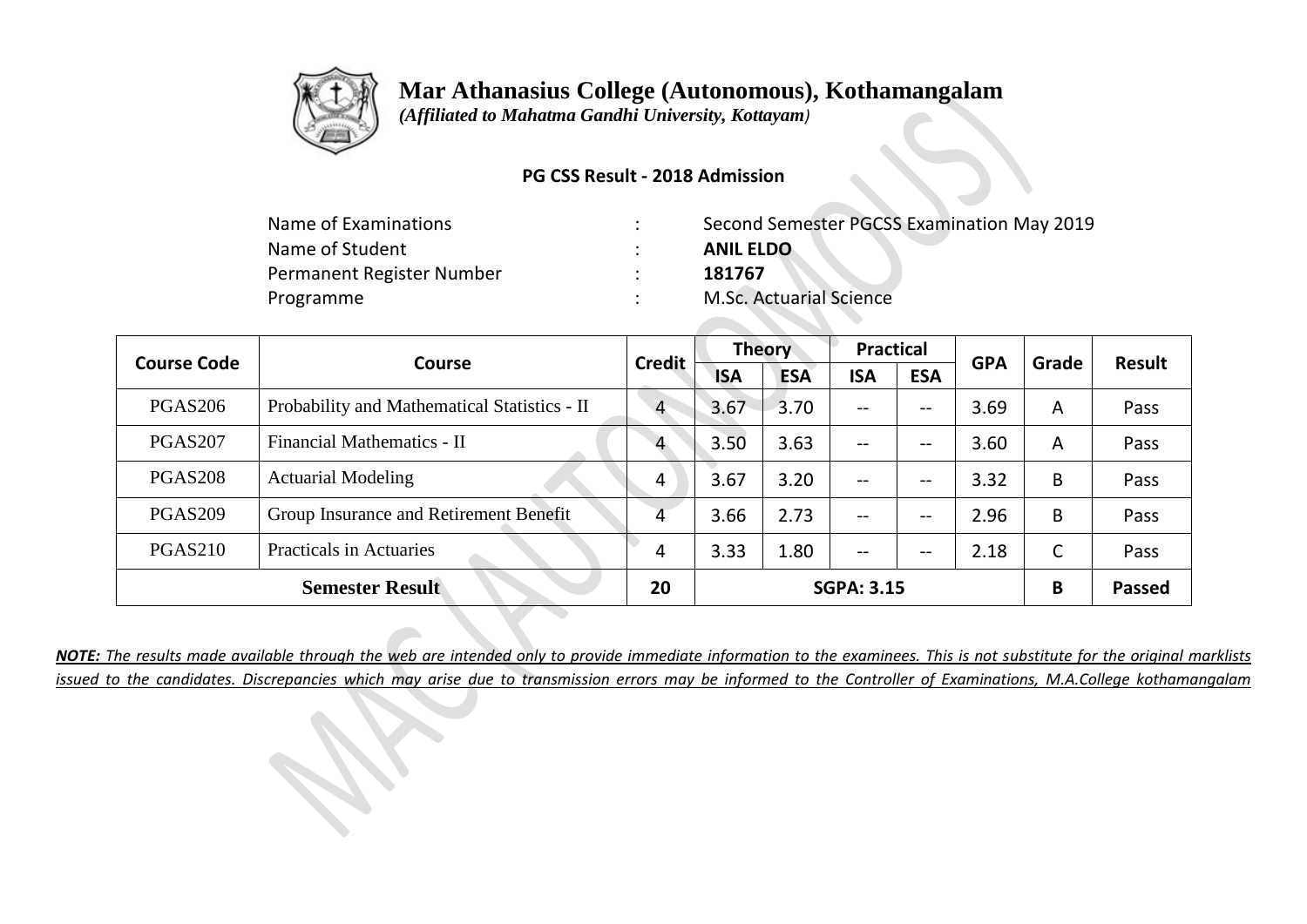

 *(Affiliated to Mahatma Gandhi University, Kottayam)*

### **PG CSS Result - 2018 Admission**

| Name of Examinations      | Second Semester PGCSS Examination May 2019 |
|---------------------------|--------------------------------------------|
| Name of Student           | <b>ASNAPB</b>                              |
| Permanent Register Number | 181768                                     |
| Programme                 | <b>M.Sc. Actuarial Science</b>             |

| <b>Course Code</b> | Course                                       | <b>Credit</b>  | <b>Theory</b> |            | <b>Practical</b>         |                          | <b>GPA</b> | Grade | <b>Result</b> |
|--------------------|----------------------------------------------|----------------|---------------|------------|--------------------------|--------------------------|------------|-------|---------------|
|                    |                                              |                | <b>ISA</b>    | <b>ESA</b> | <b>ISA</b>               | <b>ESA</b>               |            |       |               |
| <b>PGAS206</b>     | Probability and Mathematical Statistics - II | $\overline{4}$ | 3.17          | $-2.73$    | $- -$                    | $-\!$ $\!-$              | 2.84       | B     | Pass          |
| <b>PGAS207</b>     | Financial Mathematics - II                   | $\overline{4}$ | 3.33          | 3.77       | $\overline{\phantom{m}}$ | $-\!$ $\!-$              | 3.66       | A     | Pass          |
| <b>PGAS208</b>     | <b>Actuarial Modeling</b>                    | 4              | 3.17          | 3.30       | $- -$                    | $\overline{\phantom{m}}$ | 3.27       | B     | Pass          |
| <b>PGAS209</b>     | Group Insurance and Retirement Benefit       | 4              | 3.50          | 2.17       | $\overline{\phantom{m}}$ | $-\!$ $\!-$              | 2.50       | B     | Pass          |
| <b>PGAS210</b>     | <b>Practicals in Actuaries</b>               | 4              | 3.17          | 2.40       | $\overline{\phantom{m}}$ | $- -$                    | 2.59       | B     | Pass          |
|                    | <b>Semester Result</b>                       | 20             |               |            | <b>SGPA: 2.97</b>        |                          |            | B     | <b>Passed</b> |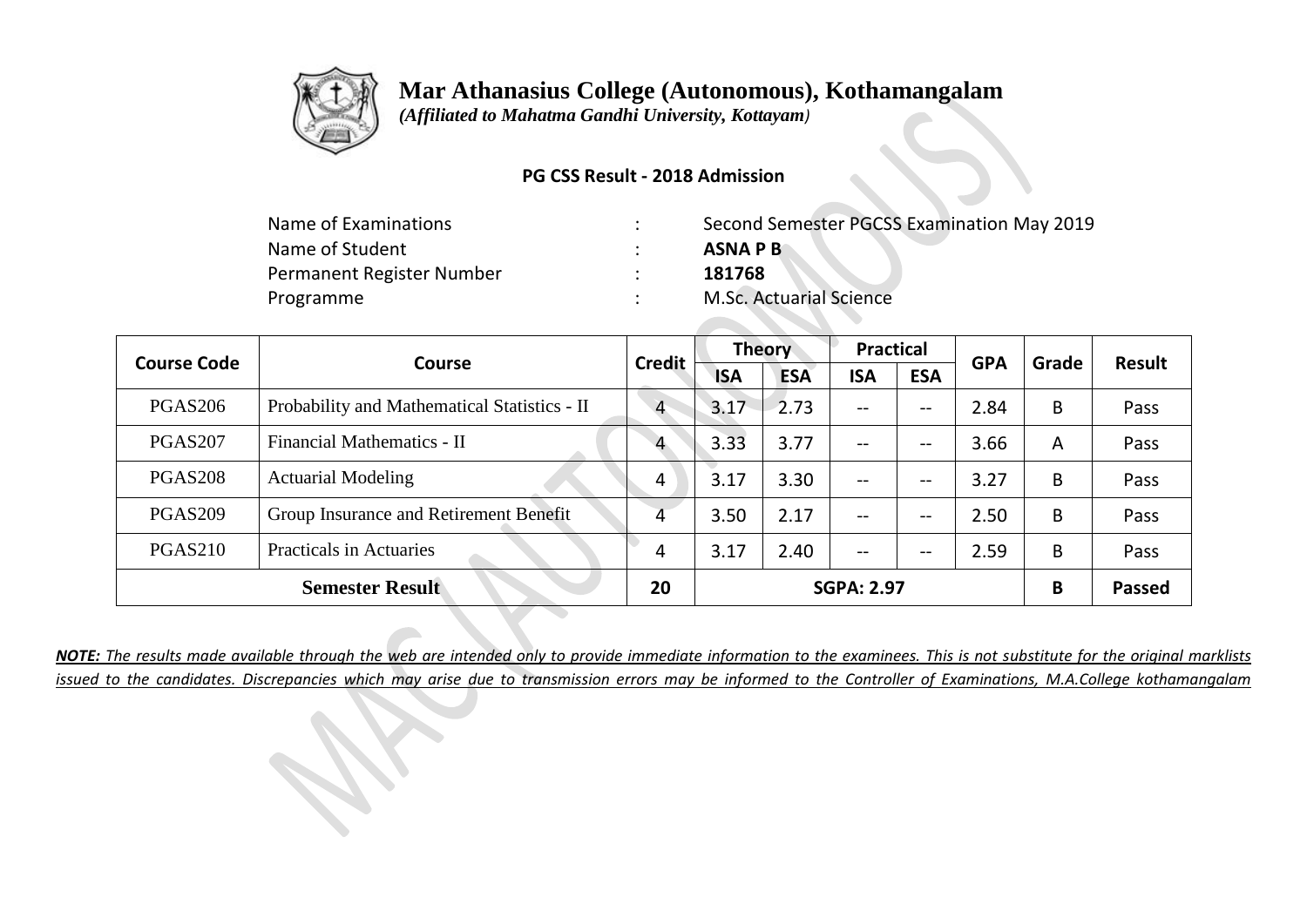

 *(Affiliated to Mahatma Gandhi University, Kottayam)*

### **PG CSS Result - 2018 Admission**

| Name of Examinations      | Second Semester PGCSS Examination May 2019 |
|---------------------------|--------------------------------------------|
| Name of Student           | <b>MALAVIKA SUDHAN</b>                     |
| Permanent Register Number | 181769                                     |
| Programme                 | <b>M.Sc. Actuarial Science</b>             |

| <b>Course Code</b> | Course                                       | <b>Credit</b>  | <b>Theory</b> |            | <b>Practical</b>         |                   | <b>GPA</b> | Grade        | Result |
|--------------------|----------------------------------------------|----------------|---------------|------------|--------------------------|-------------------|------------|--------------|--------|
|                    |                                              |                | <b>ISA</b>    | <b>ESA</b> | <b>ISA</b>               | <b>ESA</b>        |            |              |        |
| <b>PGAS206</b>     | Probability and Mathematical Statistics - II | $\overline{4}$ | 3.50          | 1.97       | $- -$                    | $- -$             | 2.35       | $\mathsf{C}$ | Pass   |
| <b>PGAS207</b>     | Financial Mathematics - II                   | 4              | 3.16          | 3.27       | --                       | $- -$             | 3.24       | B            | Pass   |
| <b>PGAS208</b>     | <b>Actuarial Modeling</b>                    | 4              | 3.50          | 2.90       | --                       | --                | 3.05       | B            | Pass   |
| <b>PGAS209</b>     | Group Insurance and Retirement Benefit       |                | 3.16          | 3.00       | $\overline{\phantom{m}}$ | $\qquad \qquad -$ | 3.04       | B            | Pass   |
| <b>PGAS210</b>     | <b>Practicals in Actuaries</b>               | 4              | 3.50          | 2.00       | $- -$                    | $- -$             | 2.38       | $\sqrt{ }$   | Pass   |
|                    | <b>Semester Result</b>                       | 20             |               |            | <b>SGPA: 2.81</b>        |                   |            | B            | Passed |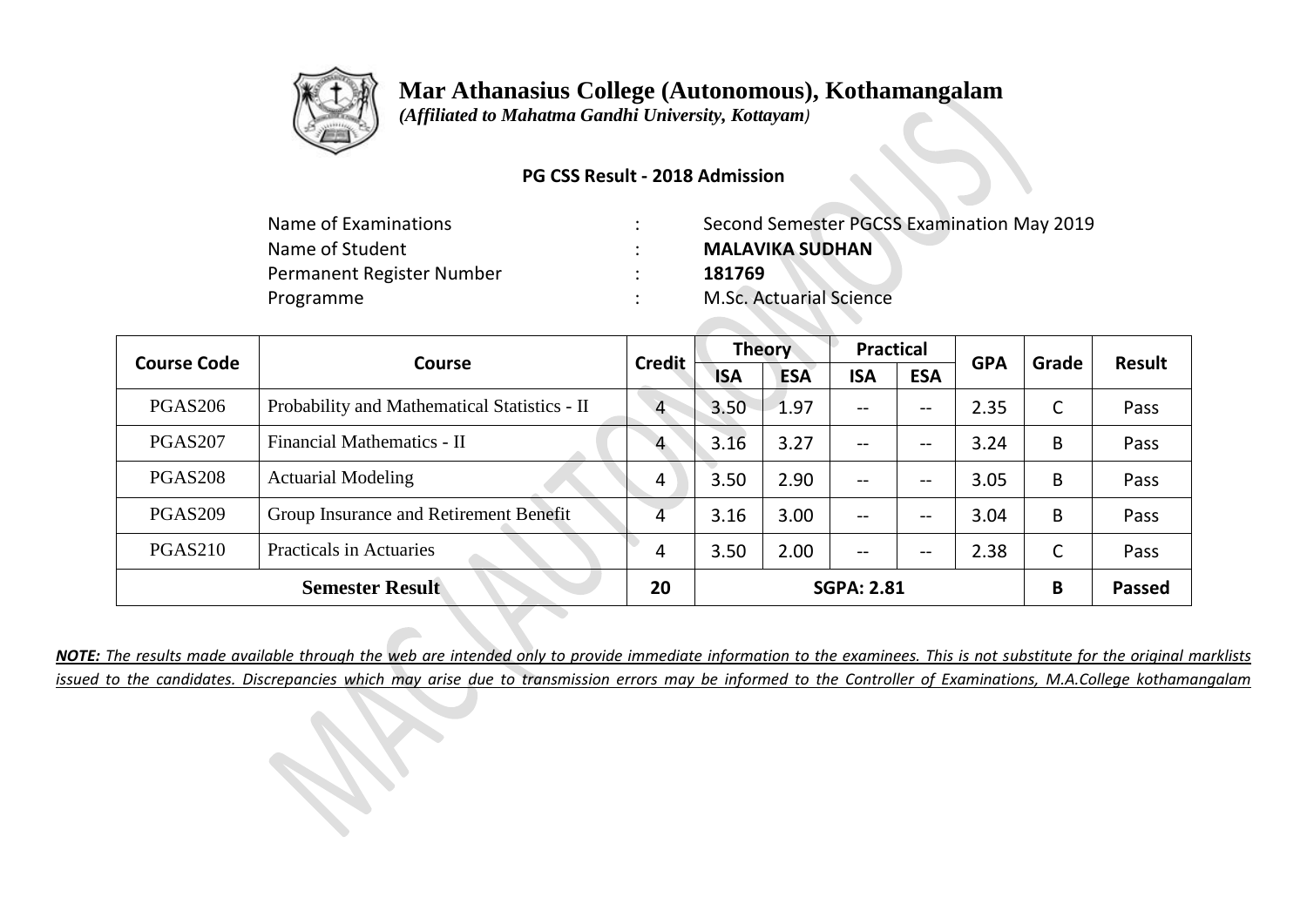

 *(Affiliated to Mahatma Gandhi University, Kottayam)*

#### **PG CSS Result - 2018 Admission**

| Name of Examinations      | Second Semester PGCSS Examination May 2019 |
|---------------------------|--------------------------------------------|
| Name of Student           | <b>MARIA ALOSYIUS</b>                      |
| Permanent Register Number | 181770                                     |
| Programme                 | <b>M.Sc. Actuarial Science</b>             |

| <b>Course Code</b> | Course                                       | <b>Credit</b>  | <b>Theory</b> |            | <b>Practical</b>  |                          | <b>GPA</b> | Grade | <b>Result</b> |
|--------------------|----------------------------------------------|----------------|---------------|------------|-------------------|--------------------------|------------|-------|---------------|
|                    |                                              |                | <b>ISA</b>    | <b>ESA</b> | <b>ISA</b>        | <b>ESA</b>               |            |       |               |
| <b>PGAS206</b>     | Probability and Mathematical Statistics - II | $\overline{4}$ | 3.17          | 1.83       | --                | $\hspace{0.05cm} \ldots$ | 2.17       | C     | Pass          |
| <b>PGAS207</b>     | Financial Mathematics - II                   | $\overline{4}$ | 3.16          | 2.40       | --                | $--$                     | 2.59       | B     | Pass          |
| <b>PGAS208</b>     | <b>Actuarial Modeling</b>                    | 4              | 3.17          | 2.77       | --                | $--$                     | 2.87       | B     | Pass          |
| <b>PGAS209</b>     | Group Insurance and Retirement Benefit       | 4              | 3.16          | 2.90       | --                | $\overline{\phantom{m}}$ | 2.97       | B     | Pass          |
| <b>PGAS210</b>     | <b>Practicals in Actuaries</b>               | 4              | 3.33          | 1.60       | --                | $--$                     | 2.03       | C     | Pass          |
|                    | <b>Semester Result</b>                       | 20             |               |            | <b>SGPA: 2.52</b> |                          |            | B     | <b>Passed</b> |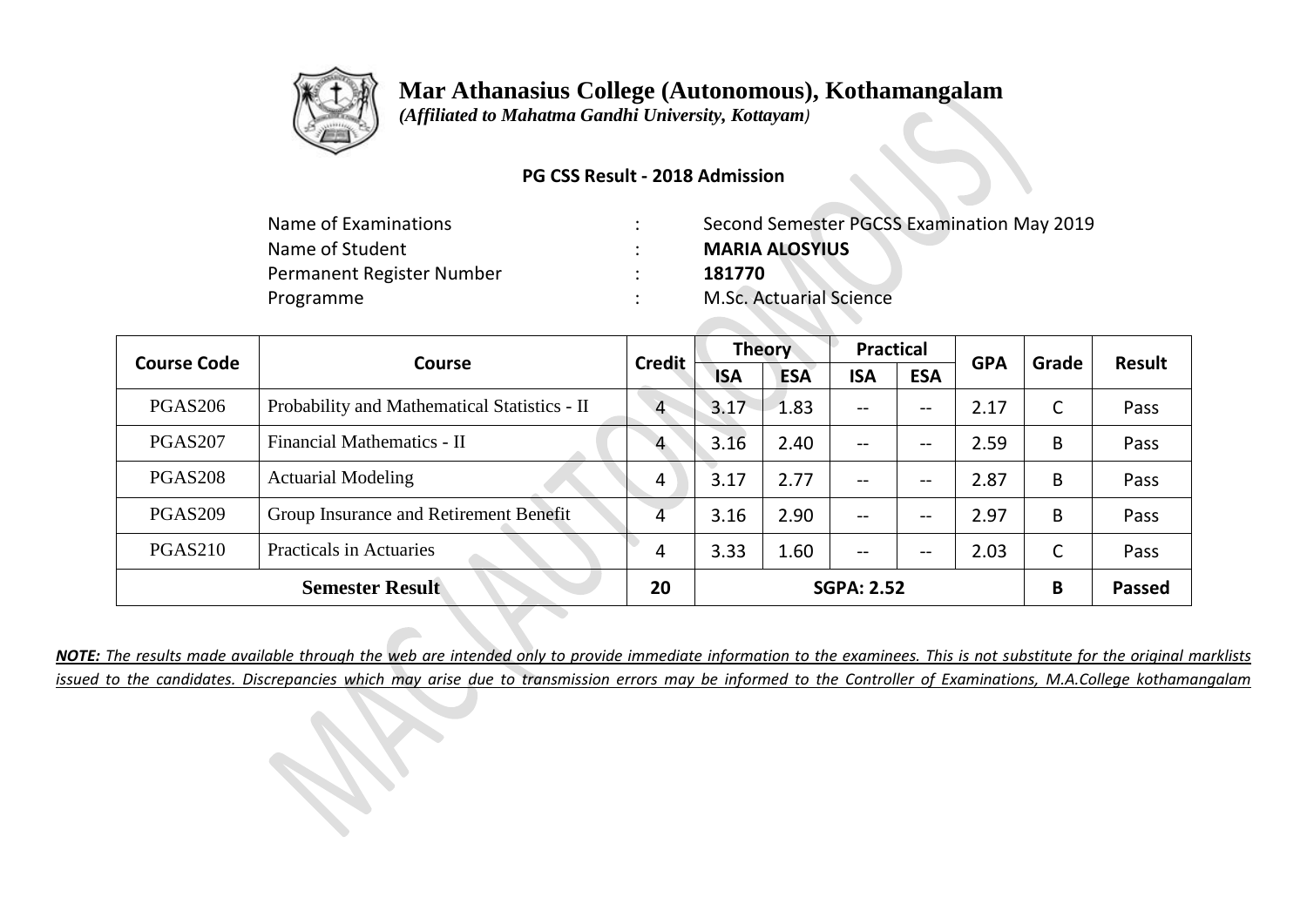

 *(Affiliated to Mahatma Gandhi University, Kottayam)*

### **PG CSS Result - 2018 Admission**

| Name of Examinations      | Second Semester PGCSS Examination May 2019 |
|---------------------------|--------------------------------------------|
| Name of Student           | <b>NEENA GEORGE</b>                        |
| Permanent Register Number | 181771                                     |
| Programme                 | <b>M.Sc. Actuarial Science</b>             |

| <b>Course Code</b> | <b>Course</b>                                | <b>Credit</b>  | <b>Theory</b> |            | <b>Practical</b>  |                               | <b>GPA</b> | Grade | <b>Result</b> |
|--------------------|----------------------------------------------|----------------|---------------|------------|-------------------|-------------------------------|------------|-------|---------------|
|                    |                                              |                | <b>ISA</b>    | <b>ESA</b> | <b>ISA</b>        | <b>ESA</b>                    |            |       |               |
| <b>PGAS206</b>     | Probability and Mathematical Statistics - II | $\overline{4}$ | 3.33          | $-2.30$    | $- -$             | $- -$                         | 2.56       | B     | Pass          |
| PGAS207            | Financial Mathematics - II                   | $\overline{4}$ | 3.33          | 3.40       | --                | $- -$                         | 3.38       | B     | Pass          |
| <b>PGAS208</b>     | <b>Actuarial Modeling</b>                    | 4              | 3.33          | 2.60       | --                | $- -$                         | 2.78       | B     | Pass          |
| <b>PGAS209</b>     | Group Insurance and Retirement Benefit       | 4              | 3.33          | 2.87       | --                | $\hspace{0.05cm} \textbf{--}$ | 2.99       | B     | Pass          |
| <b>PGAS210</b>     | <b>Practicals in Actuaries</b>               | 4              | 2.67          | 2.00       | --                | $- -$                         | 2.17       | C     | Pass          |
|                    | <b>Semester Result</b>                       | 20             |               |            | <b>SGPA: 2.78</b> |                               |            | B     | <b>Passed</b> |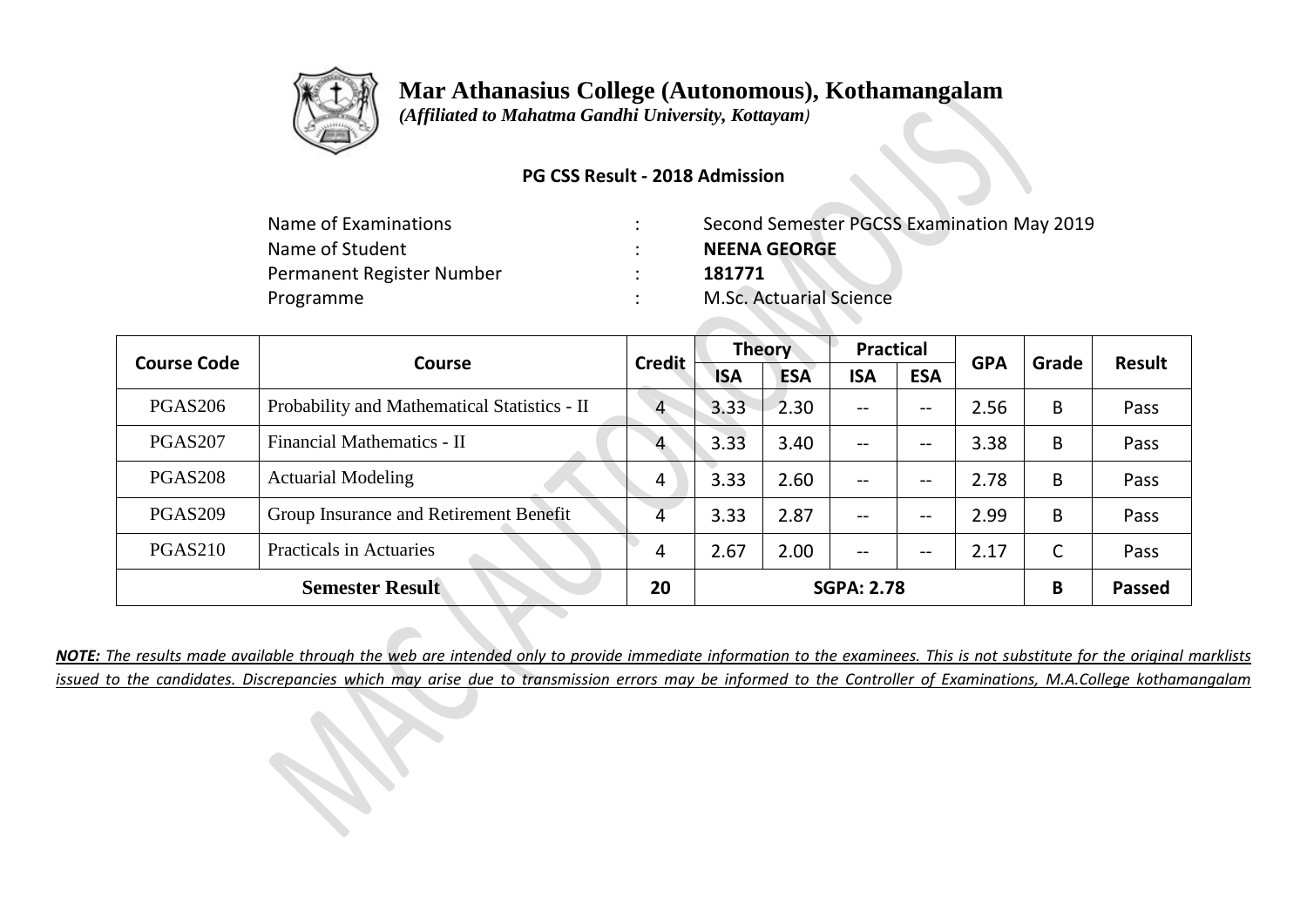

 *(Affiliated to Mahatma Gandhi University, Kottayam)*

### **PG CSS Result - 2018 Admission**

| Name of Examinations      | Second Semester PGCSS Examination May 2019 |
|---------------------------|--------------------------------------------|
| Name of Student           | NIKHINA K P                                |
| Permanent Register Number | 181772                                     |
| Programme                 | <b>M.Sc. Actuarial Science</b>             |

| <b>Course Code</b>  | Course                                       | <b>Credit</b>  | <b>Theory</b> |            | <b>Practical</b>  |                          | <b>GPA</b> | Grade | Result        |
|---------------------|----------------------------------------------|----------------|---------------|------------|-------------------|--------------------------|------------|-------|---------------|
|                     |                                              |                | <b>ISA</b>    | <b>ESA</b> | <b>ISA</b>        | <b>ESA</b>               |            |       |               |
| <b>PGAS206</b>      | Probability and Mathematical Statistics - II | $\overline{4}$ | 3.33          | 3.10       | $- -$             | $\qquad \qquad -$        | 3.16       | B     | Pass          |
| PGAS <sub>207</sub> | Financial Mathematics - II                   | $\overline{4}$ | 3.50          | 3.23       | --                | $\qquad \qquad -$        | 3.30       | B     | Pass          |
| <b>PGAS208</b>      | <b>Actuarial Modeling</b>                    | 4              | 3.33          | 3.23       | --                | $\qquad \qquad -$        | 3.26       | B     | Pass          |
| <b>PGAS209</b>      | Group Insurance and Retirement Benefit       | 4              | 3.66          | 3.10       | --                | $- -$                    | 3.24       | B     | Pass          |
| <b>PGAS210</b>      | <b>Practicals in Actuaries</b>               | 4              | 3.33          | 2.20       | $- -$             | $\overline{\phantom{m}}$ | 2.48       | C     | Pass          |
|                     | <b>Semester Result</b>                       | 20             |               |            | <b>SGPA: 3.09</b> |                          |            | B     | <b>Passed</b> |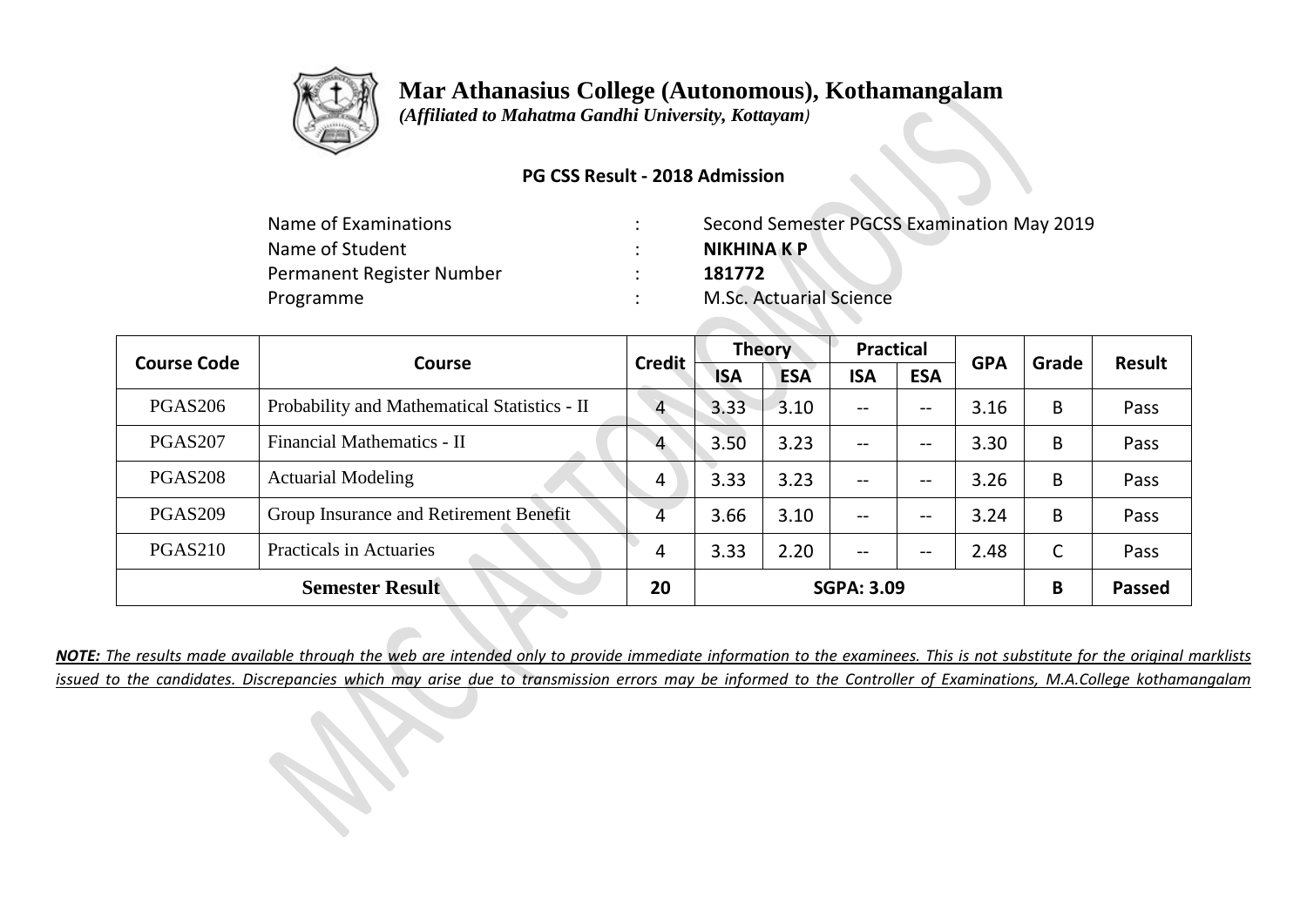

 *(Affiliated to Mahatma Gandhi University, Kottayam)*

#### **PG CSS Result - 2018 Admission**

| Name of Examinations      | Second Semester PGCSS Examination May 2019 |
|---------------------------|--------------------------------------------|
| Name of Student           | <b>RAJALAKSHMI V</b>                       |
| Permanent Register Number | 181773                                     |
| Programme                 | <b>M.Sc. Actuarial Science</b>             |

| <b>Course Code</b> | Course                                       | <b>Credit</b>  | <b>Theory</b> |            | <b>Practical</b>  |                               | <b>GPA</b> | Grade | <b>Result</b> |
|--------------------|----------------------------------------------|----------------|---------------|------------|-------------------|-------------------------------|------------|-------|---------------|
|                    |                                              |                | <b>ISA</b>    | <b>ESA</b> | <b>ISA</b>        | <b>ESA</b>                    |            |       |               |
| <b>PGAS206</b>     | Probability and Mathematical Statistics - II | $\overline{4}$ | 4.00          | 3.77       | --                | $--$                          | 3.83       | A     | Pass          |
| <b>PGAS207</b>     | Financial Mathematics - II                   | 4              | 3.83          | 3.57       | --                | $\overline{\phantom{a}}$      | 3.64       | A     | Pass          |
| <b>PGAS208</b>     | <b>Actuarial Modeling</b>                    | 4              | 4.00          | 3.33       | --                | $\overline{\phantom{m}}$      | 3.50       | A     | Pass          |
| <b>PGAS209</b>     | Group Insurance and Retirement Benefit       | 4              | 3.33          | 2.53       | --                | $\hspace{0.05cm} \textbf{--}$ | 2.73       | B     | Pass          |
| <b>PGAS210</b>     | <b>Practicals in Actuaries</b>               | 4              | 3.33          | 2.60       | --                | $- -$                         | 2.78       | B     | Pass          |
|                    | <b>Semester Result</b>                       | 20             |               |            | <b>SGPA: 3.29</b> |                               |            | B     | <b>Passed</b> |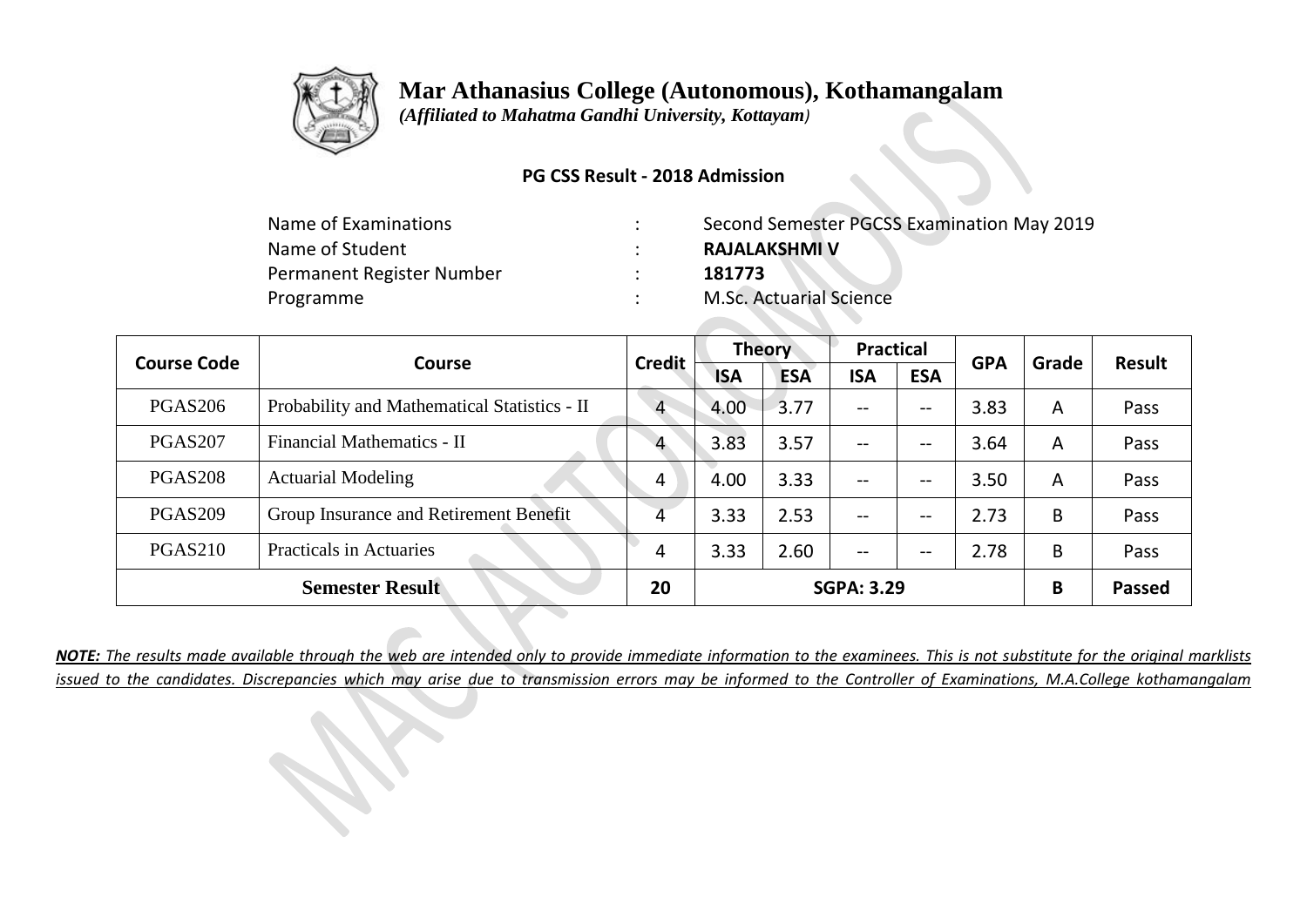

 *(Affiliated to Mahatma Gandhi University, Kottayam)*

### **PG CSS Result - 2018 Admission**

| Name of Examinations      | Second Semester PGCSS Examination May 2019 |
|---------------------------|--------------------------------------------|
| Name of Student           | <b>RINKU BABY</b>                          |
| Permanent Register Number | 181774                                     |
| Programme                 | <b>M.Sc. Actuarial Science</b>             |

| <b>Course Code</b>  | Course                                       | <b>Credit</b>  | <b>Theory</b> |            | <b>Practical</b>  |                          | <b>GPA</b> | Grade | <b>Result</b> |
|---------------------|----------------------------------------------|----------------|---------------|------------|-------------------|--------------------------|------------|-------|---------------|
|                     |                                              |                | <b>ISA</b>    | <b>ESA</b> | <b>ISA</b>        | <b>ESA</b>               |            |       |               |
| <b>PGAS206</b>      | Probability and Mathematical Statistics - II | $\overline{4}$ | 3.33          | 3.53       | $- -$             | $\overline{\phantom{m}}$ | 3.48       | B     | Pass          |
| PGAS <sub>207</sub> | Financial Mathematics - II                   | $\overline{4}$ | 3.50          | 3.37       | $- -$             | $\overline{\phantom{m}}$ | 3.40       | B     | Pass          |
| <b>PGAS208</b>      | <b>Actuarial Modeling</b>                    | 4              | 3.33          | 3.47       | $- -$             | $- -$                    | 3.44       | B     | Pass          |
| <b>PGAS209</b>      | Group Insurance and Retirement Benefit       | 4              | 3.66          | 2.50       | --                | $- -$                    | 2.79       | B     | Pass          |
| PGAS <sub>210</sub> | <b>Practicals in Actuaries</b>               | 4              | 3.33          | 2.00       | --                | --                       | 2.33       | C     | Pass          |
|                     | <b>Semester Result</b>                       | 20             |               |            | <b>SGPA: 3.09</b> |                          |            | B     | <b>Passed</b> |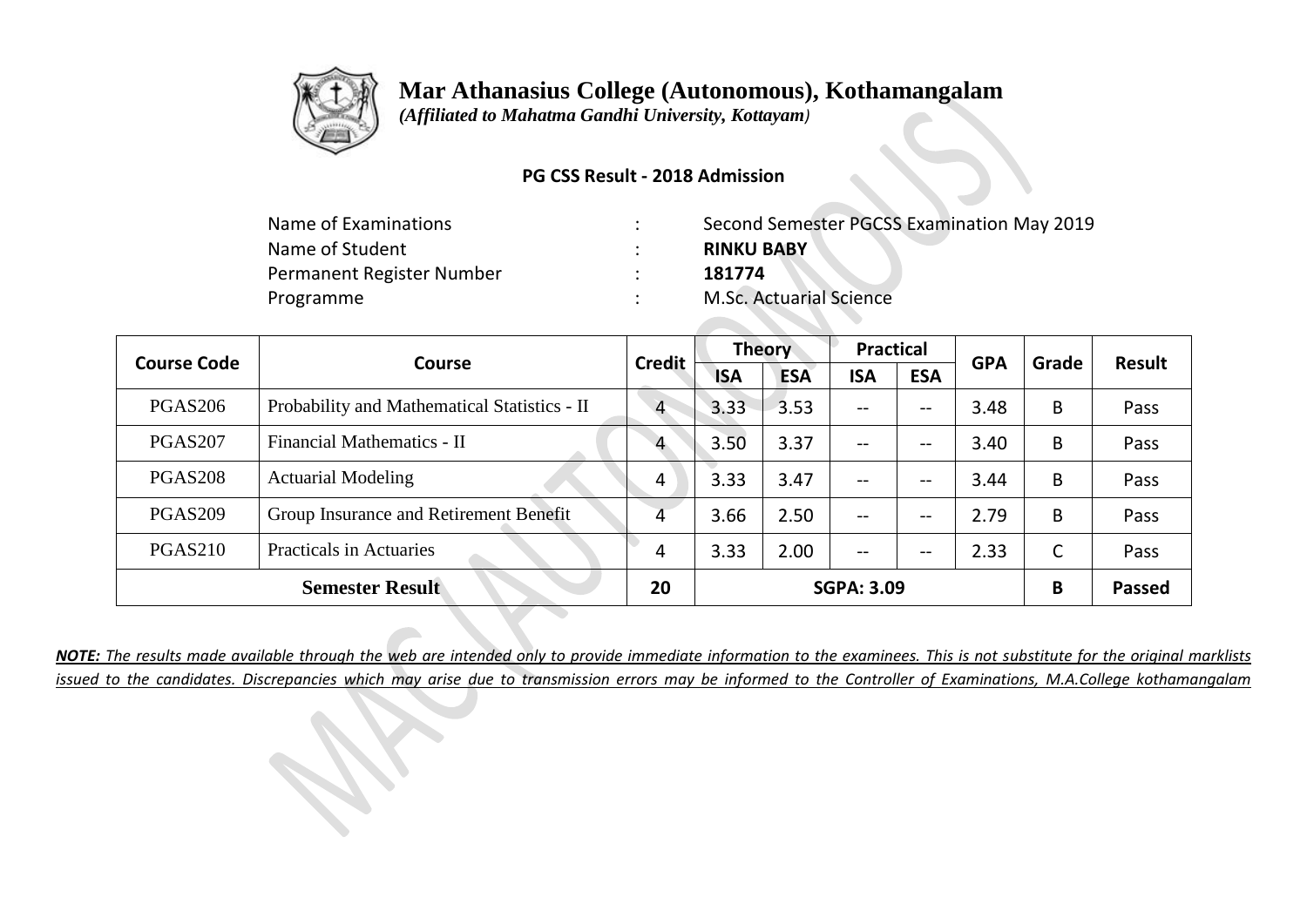

 *(Affiliated to Mahatma Gandhi University, Kottayam)*

### **PG CSS Result - 2018 Admission**

| Name of Examinations      | Second Semester PGCSS Examination May 2019 |
|---------------------------|--------------------------------------------|
| Name of Student           | <b>RIYA BABY</b>                           |
| Permanent Register Number | 181775                                     |
| Programme                 | <b>M.Sc. Actuarial Science</b>             |

| <b>Course Code</b> | <b>Course</b>                                | <b>Credit</b>  | <b>Theory</b> |            | <b>Practical</b>  |                                     | <b>GPA</b> | Grade | Result        |
|--------------------|----------------------------------------------|----------------|---------------|------------|-------------------|-------------------------------------|------------|-------|---------------|
|                    |                                              |                | <b>ISA</b>    | <b>ESA</b> | <b>ISA</b>        | <b>ESA</b>                          |            |       |               |
| <b>PGAS206</b>     | Probability and Mathematical Statistics - II | $\overline{4}$ | 3.67          | 3.43       | $- -$             | $--$                                | 3.49       | B     | Pass          |
| PGAS207            | Financial Mathematics - II                   | 4              | 3.66          | 3.20       | --                | --                                  | 3.32       | B     | Pass          |
| <b>PGAS208</b>     | <b>Actuarial Modeling</b>                    | 4              | 3.67          | 3.57       | --                | $\hspace{0.04in}$ $\hspace{0.04in}$ | 3.60       | A     | Pass          |
| <b>PGAS209</b>     | Group Insurance and Retirement Benefit       | 4              | 3.66          | 2.67       | --                | $\overline{\phantom{m}}$            | 2.92       | B     | Pass          |
| <b>PGAS210</b>     | <b>Practicals in Actuaries</b>               | 4              | 3.33          | 1.60       | --                | $\overline{\phantom{m}}$            | 2.03       | С     | Pass          |
|                    | <b>Semester Result</b>                       | 20             |               |            | <b>SGPA: 3.07</b> |                                     |            | B     | <b>Passed</b> |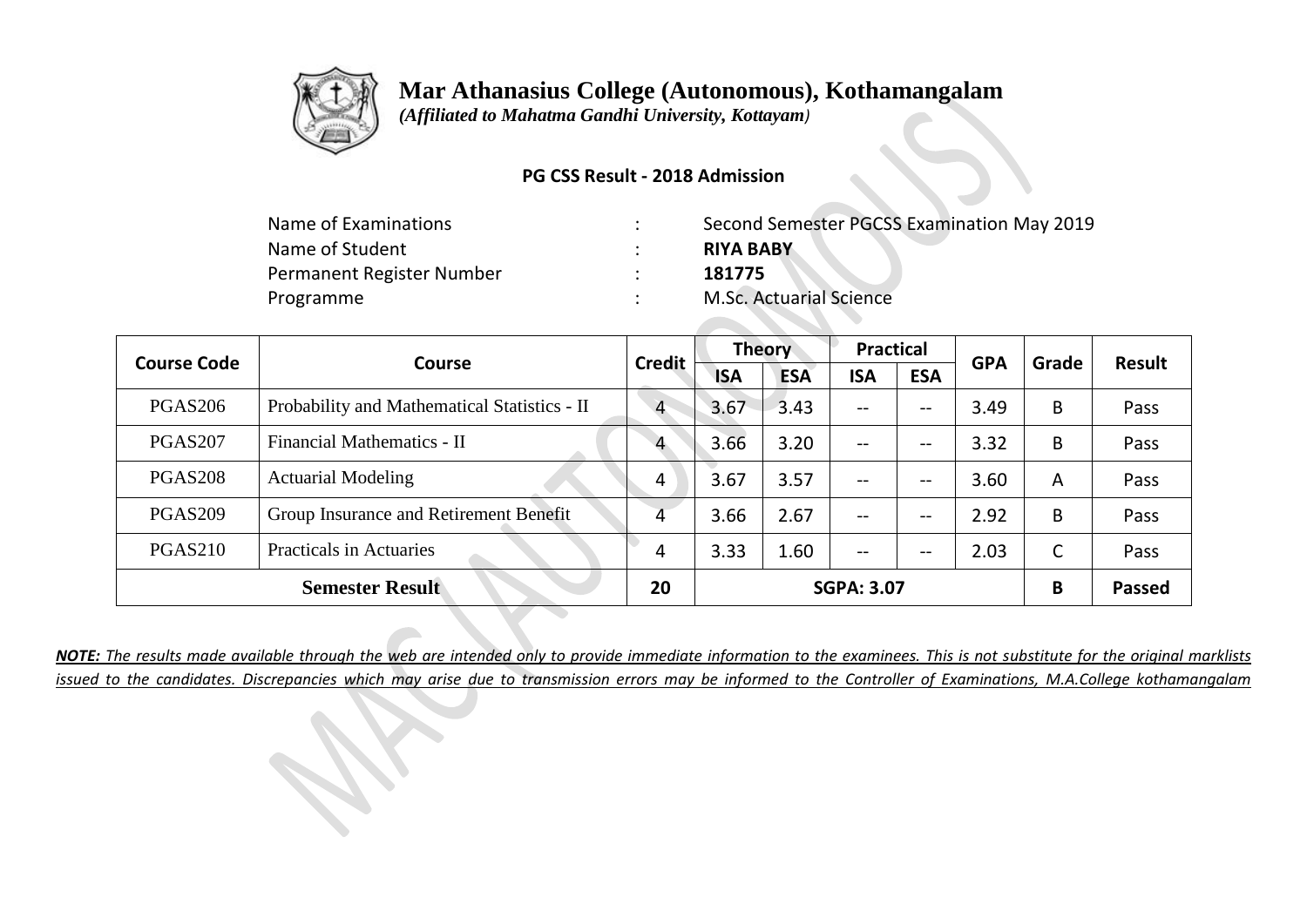

 *(Affiliated to Mahatma Gandhi University, Kottayam)*

### **PG CSS Result - 2018 Admission**

| Name of Examinations      | Second Semester PGCSS Examination May 2019 |
|---------------------------|--------------------------------------------|
| Name of Student           | <b>SREEJITH B</b>                          |
| Permanent Register Number | 181776                                     |
| Programme                 | <b>M.Sc. Actuarial Science</b>             |

| <b>Course Code</b>  | Course                                       | <b>Credit</b>  | <b>Theory</b> |            | <b>Practical</b>  |                          | <b>GPA</b> | Grade | <b>Result</b> |
|---------------------|----------------------------------------------|----------------|---------------|------------|-------------------|--------------------------|------------|-------|---------------|
|                     |                                              |                | <b>ISA</b>    | <b>ESA</b> | <b>ISA</b>        | <b>ESA</b>               |            |       |               |
| <b>PGAS206</b>      | Probability and Mathematical Statistics - II | $\overline{4}$ | 3.33          | 3.67       | $- -$             | $\qquad \qquad -$        | 3.59       | A     | Pass          |
| PGAS <sub>207</sub> | Financial Mathematics - II                   | $\overline{4}$ | 3.83          | 3.73       | $\qquad \qquad -$ | $\qquad \qquad -$        | 3.76       | A     | Pass          |
| <b>PGAS208</b>      | <b>Actuarial Modeling</b>                    | 4              | 3.33          | 3.60       | $\qquad \qquad -$ | $\qquad \qquad -$        | 3.53       | A     | Pass          |
| <b>PGAS209</b>      | Group Insurance and Retirement Benefit       | 4              | 3.66          | 2.83       | $\qquad \qquad -$ | $\qquad \qquad -$        | 3.04       | B     | Pass          |
| <b>PGAS210</b>      | <b>Practicals in Actuaries</b>               | 4              | 3.33          | 2.00       | $\qquad \qquad -$ | $\overline{\phantom{m}}$ | 2.33       | C     | Pass          |
|                     | <b>Semester Result</b>                       | 20             |               |            | <b>SGPA: 3.25</b> |                          |            | B     | <b>Passed</b> |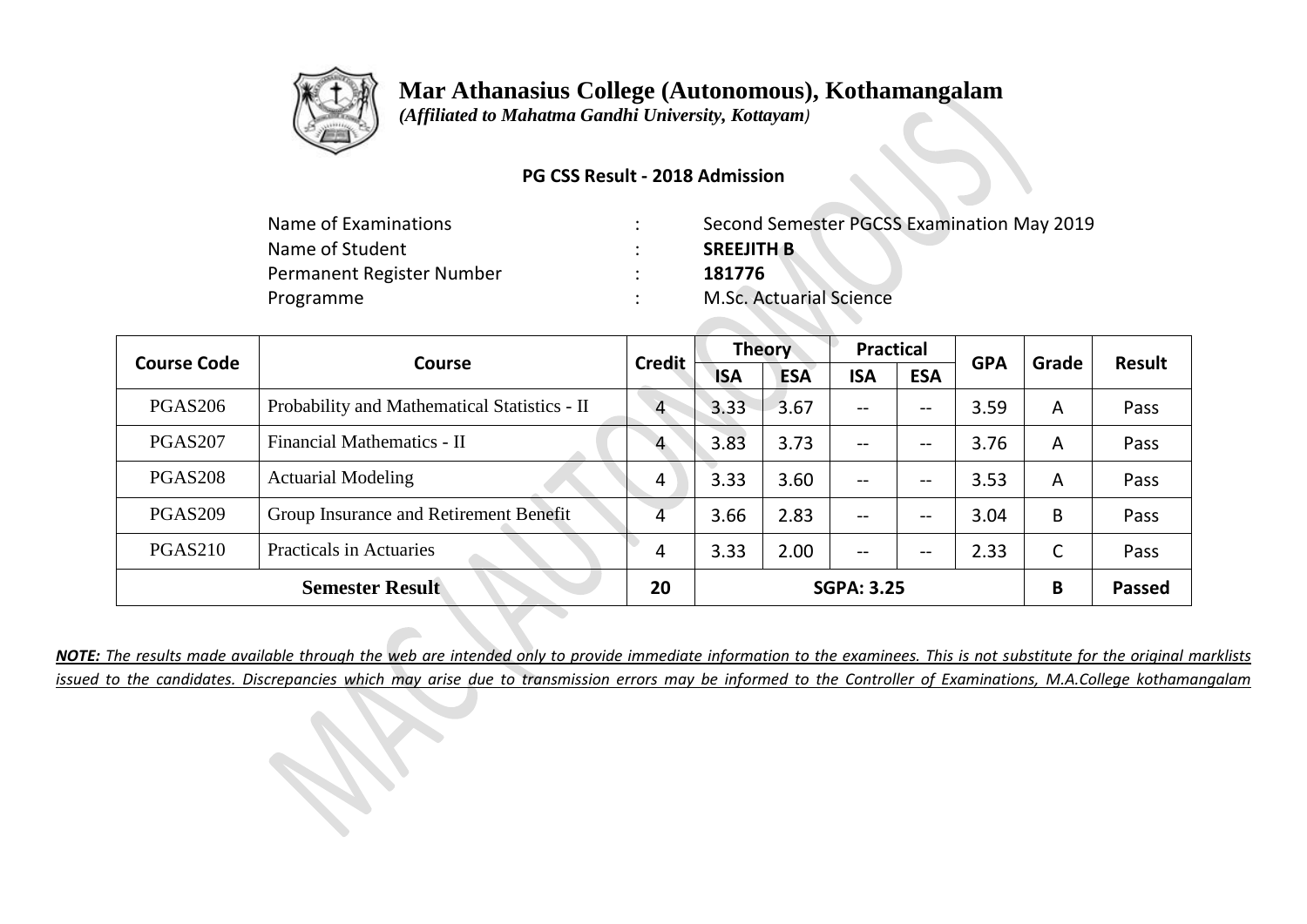

 *(Affiliated to Mahatma Gandhi University, Kottayam)*

### **PG CSS Result - 2018 Admission**

| Name of Examinations      | Second Semester PGCSS Examination May 2019 |
|---------------------------|--------------------------------------------|
| Name of Student           | <b>SREEPARVATHY K</b>                      |
| Permanent Register Number | 181777                                     |
| Programme                 | <b>M.Sc. Actuarial Science</b>             |

| <b>Course Code</b>     | Course                                       | <b>Credit</b>  | <b>Theory</b>     |            | <b>Practical</b> |                               | <b>GPA</b> | Grade | <b>Result</b> |
|------------------------|----------------------------------------------|----------------|-------------------|------------|------------------|-------------------------------|------------|-------|---------------|
|                        |                                              |                | <b>ISA</b>        | <b>ESA</b> | <b>ISA</b>       | <b>ESA</b>                    |            |       |               |
| <b>PGAS206</b>         | Probability and Mathematical Statistics - II | $\overline{4}$ | 3.50              | 2.73       | $- -$            | $--$                          | 2.92       | B     | Pass          |
| PGAS <sub>207</sub>    | Financial Mathematics - II                   | $\overline{4}$ | 3.50              | 2.23       | --               | $\overline{\phantom{a}}$      | 2.55       | B     | Pass          |
| <b>PGAS208</b>         | <b>Actuarial Modeling</b>                    | 4              | 3.50              | 2.60       | --               | $--$                          | 2.83       | B     | Pass          |
| <b>PGAS209</b>         | Group Insurance and Retirement Benefit       | 4              | 3.16              | 2.63       | $- -$            | $\hspace{0.05cm} \textbf{--}$ | 2.76       | B     | Pass          |
| <b>PGAS210</b>         | <b>Practicals in Actuaries</b>               | 4              | 3.17              | 1.80       | --               | $- -$                         | 2.14       | C     | Pass          |
| <b>Semester Result</b> |                                              | 20             | <b>SGPA: 2.64</b> |            |                  |                               |            | B     | <b>Passed</b> |